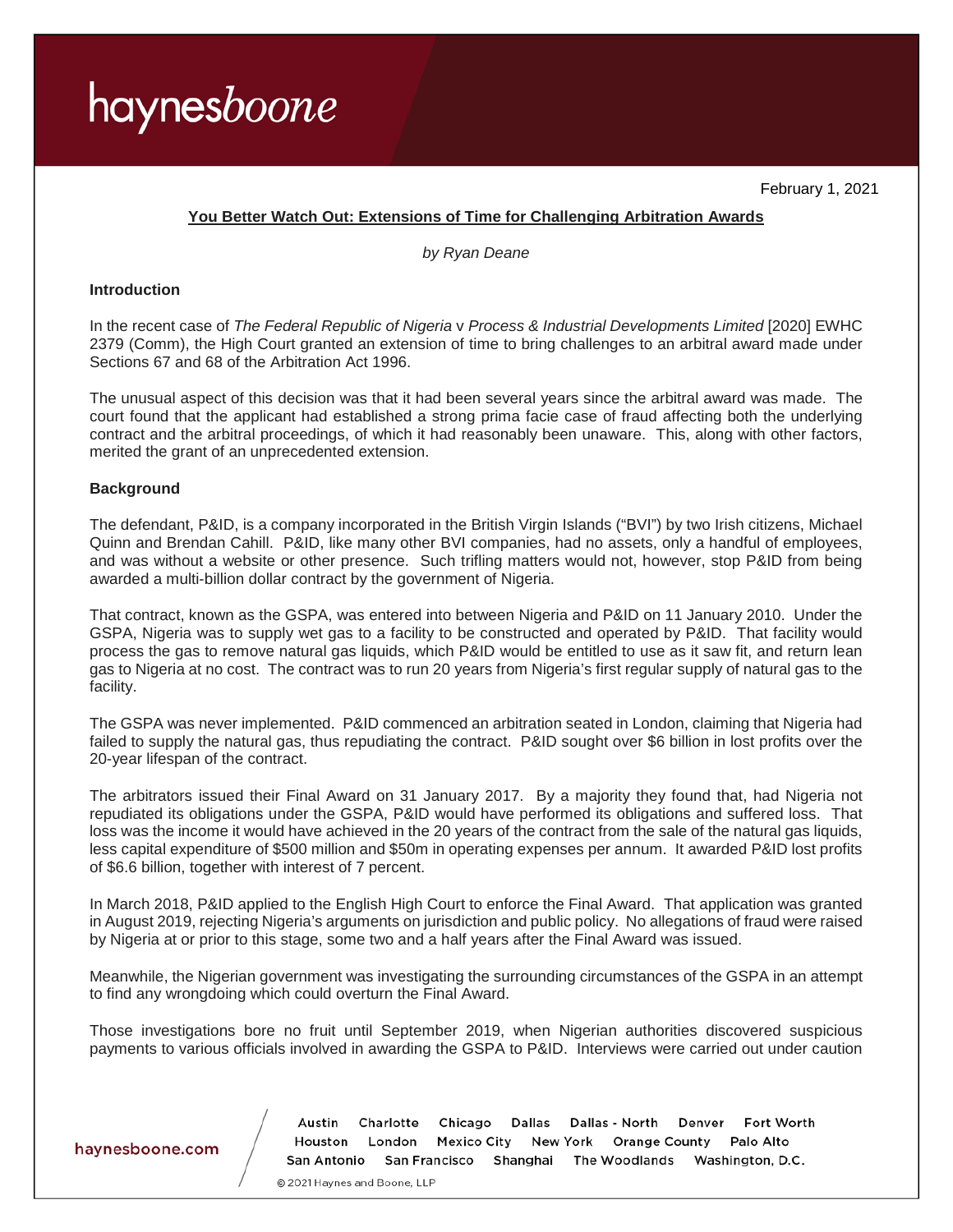by the Nigerian police, following which many officials admitted to receiving bribes of up to 20 times their annual salary to overlook the obvious shortcomings in P&ID's bid.

There were many colourful examples of how these bribes were made, ranging from the traditional \$50,000 in a black bag qualified by "*we take care of our friends*", to a payment for an official's "*medical expenses*", of which no record could be found.

More strangely perhaps, the investigations discovered that Mr Shasore, the lawyer who conducted the arbitration for Nigeria, had made two unexplained payments of \$100,000 to other senior officials in the Nigerian government. Some of the officials interviewed alleged that Mr Shasore was in fact a mole for P&ID, working against the interests of Nigeria.

These allegations of fraud were finally raised in December 2019, when Nigeria applied to the English High Court to challenge the Final Award under Sections 67 and 68 of the Arbitration Act 1996 (the "Arbitration Act"). As a reminder, Section 67 of the Arbitration Act allows a party to an arbitration seated in England to apply to the courts to challenge an award on the basis that the tribunal lacked substantive jurisdiction. Section 68 allows challenges to awards on the ground of serious irregularity which has caused or will cause substantial injustice, including the circumstances where an award is obtained by fraud.

The rather large fly in the ointment is that challenges under Sections 67 and 68 must be brought within 28 days of the award. Nigeria had waited almost three years. An application had never been granted after such a long period.

Section 80(5) of the Arbitration Act does, however, give the court discretion to extend the 28 day time limit. The question for Mr Justice Cranston, the judge hearing the application, was whether that discretion should be exercised when there had been such an extraordinary delay.

### *Kalmneft* **factors**

Before examining the alleged fraud more closely, it is useful to set out the factors to be taken into account when the court exercises its discretion to extend the 28 day time limit. These are known as the *Kalmneft* factors, after the case of *AOOT Kalmneft* v *Glencore* [2001] 2 All E.R. (Comm) 577, which concerned an alleged procedural irregularity. Mr Justice Colman set out the following seven considerations which he considered were material:

- (i) the length of the delay;
- (ii) whether, in permitting the time limit to expire and the subsequent delay to occur, the party was acting reasonably in all the circumstances;
- (iii) whether the respondent to the application or the arbitrator caused or contributed to the delay;
- (iv) whether the respondent to the application would by reason of the delay suffer irremediable prejudice in addition to the mere loss of time if the application were permitted to proceed;
- (v) whether the arbitration has continued during the period of delay and, if so, what impact on the progress of the arbitration or the costs incurred in respect of the determination of the application by the court might now have;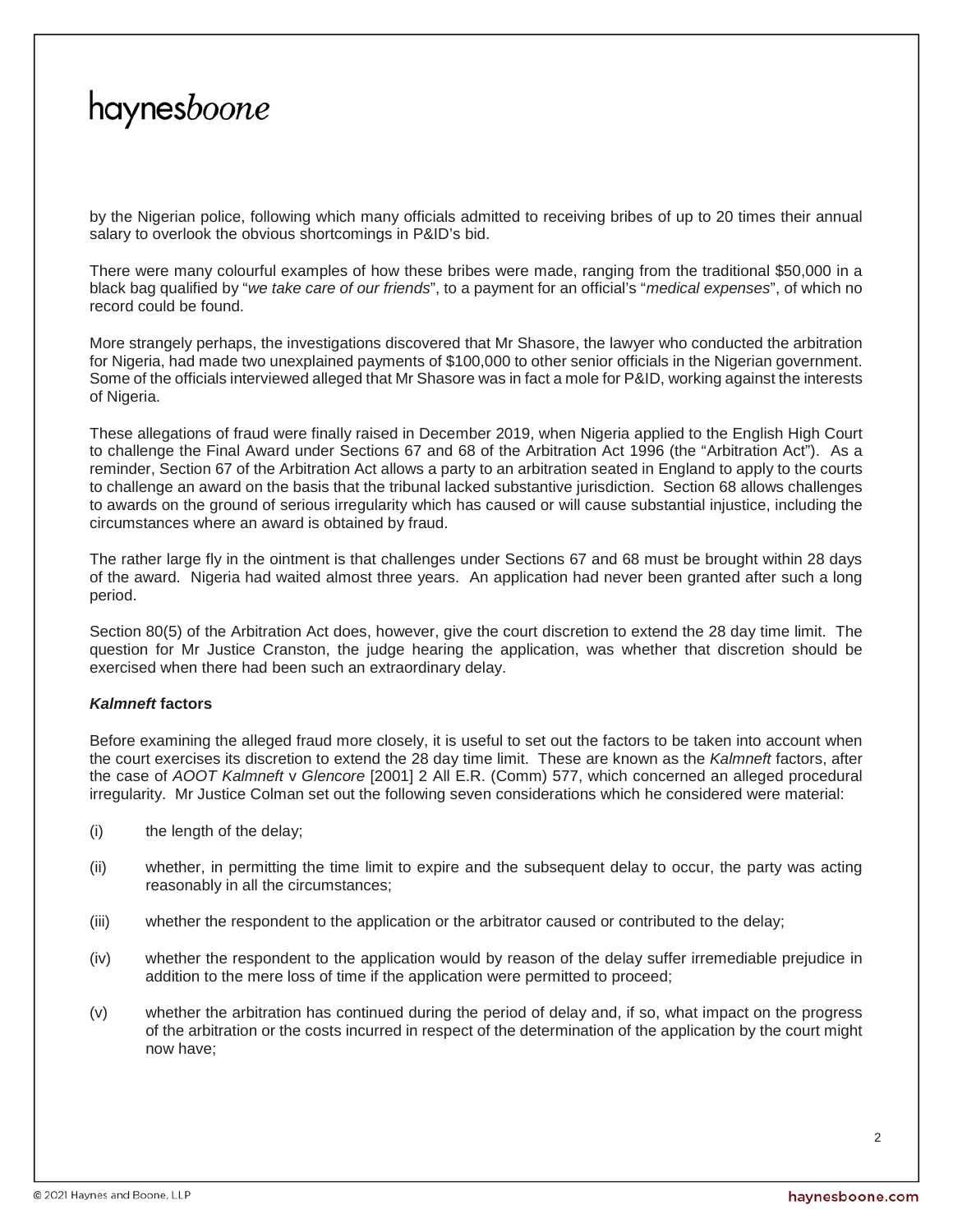- (vi) the strength of the application; and
- (vii) whether in the broadest sense it would be unfair to the applicant for him to be denied the opportunity of having the application determined.

Mr Justice Colman emphasised that the relatively short period of time for making an application for relief under Sections 67 and 68 reflected the principle of finality. In other words, parties had to live with an arbitral award unless they moved quickly.

In the current case, Mr Justice Cranston reviewed several authorities where fraud had been alleged to see what impact it had on the exercise of the court's discretion. He found two circumstances where allegations of fraud generally failed to overturn an award.

- First, where the applicant was aware of the fraud at the time the award was made. Thus, in *Thyssen Canada Ltd* v *Mariana Maritime SA* [2005] EWHC 219 (Comm), involving a five-month delay, evidence of the alleged fraud was available during the arbitration, but there was a deliberate tactical decision by the applicant not to rely on it since the new evidence could have damaged its own case. Similarly, in *DDT Trucks of North America Ltd* v *DDT Holdings Ltd* [2007] EWHC 1542 (Comm) the judge had no difficulty in refusing an extension of 15 weeks because evidence of the alleged fraud was available to the appellant throughout the arbitration, but its lawyer had simply 'forgotten' to raise it.
- Second, where the fraud allegations are weak. Fraud is a serious allegation and judges must be presented with concrete evidence of fraudulent behaviour if they are to overturn an otherwise valid arbitral award. The case reports are littered with decisions of judges who have thrown out poorly supported allegations of fraud.

A more nuanced question came before the Supreme Court in *Takhar* v *Gracefield Developments Ltd* [2019] UKSC 13. In that case the claimant had suspected fraud, but had not alleged it, and only later obtained evidence that a key document had been forged. The court found that the claimant could have discovered the fraud with reasonable diligence at the time of the trial if she had pursued her suspicions. The issue was whether that prevented the claimant from later relying on the fraud to overturn the decision.

Lord Kerr, giving the judgment of the majority, held that where a party seeks to set aside a judgment on grounds of fraud, it is not necessary to show that the evidence of fraud could reasonably have been uncovered sooner. This remains distinct from the scenario, discussed above, where the applicant is aware of the fraud and does not present the case. Although this decision should be welcomed, it seems inevitable that future arguments will revolve around the grey line between whether an applicant merely suspected or was fully aware of the alleged fraud.

*Takhar* was a case of setting aside fraud in litigation, not arbitration, so was not directly applicable to the case between P&ID and Nigeria. Predictably, Nigeria argued that the principle in *Takhar* should be extended to challenges to arbitral awards under the Arbitration Act, while P&ID argued that its scope should remain limited to litigation.

Mr Justice Cranston favoured the arguments of Nigeria, stating that "*there seems to be no reason why the finality of arbitration awards should be afforded greater importance than the finality of judgments in circumstances of fraud.*"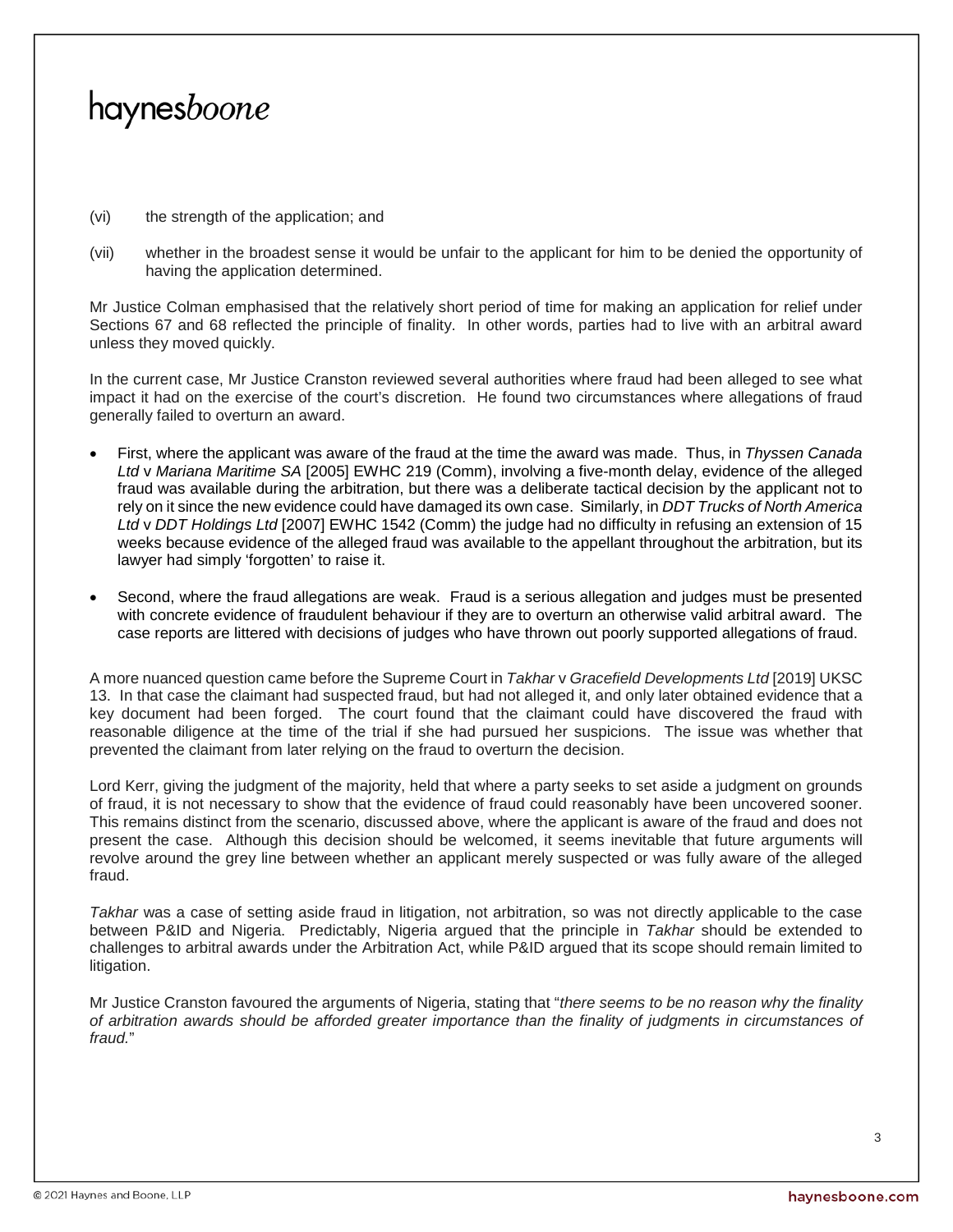### **Fraud and the GSPA**

Nigeria's case was that there was a strong prima facie case of fraud against P&ID, which justified postponing enforcement of the Final Award until a full trial of the issue could be heard. P&ID, on the other hand called the fraud allegations "startlingly ambitious" and argued that at most the case for fraud could be described as weak.

Mr Justice Cranston examined three strands of Nigeria's argument on fraud in order to determine the strength of the case and subsequently apply the *Kalmneft* factors. First, that P&ID procured the GSPA by paying bribes to Nigerian officials. Second, that P&ID gave perjured evidence to the arbitrators to give the false impression that P&ID was able and willing to perform the GSPA. Third, that Nigeria's own counsel in the arbitration, Mr Shasore, acted dishonestly.

On the first strand, the judge unsurprisingly found there was a strong prima facie case that the GSPA had been procured by bribery. Substantial payments had been made by P&ID to senior officials in charge of the procurement process. P&ID's defence, that these payments were made towards certain "medical expenses", was unsupported by any evidence. In any event, even if that were true, benefits received by public officials from persons seeking to obtain a contract are assumed to be bribes under Nigerian law.

On the second strand, Nigeria argued that Mr Quinn, the chairman of P&ID, gave perjured evidence to the tribunal that P&ID had (i) invested \$40 million in the project and had completed 90 percent of relevant engineering design work (including 100 folders of technical documents); (ii) put in place all necessary project finance; and (iii) acquired a plot of land for the gas stripping. Nigeria's case was that, contrary to this evidence, P&ID was never willing or able to perform the GSPA.

Mr Justice Cranston agreed that Mr Quinn's witness statement contained several major inaccuracies. The \$40 million referred to in Mr Quinn's statement had not been spent by P&ID at all, but by another company for the engineering and design of a different project in another part of Nigeria. Further, despite Mr Quinn's assertion that all project finance was in place, there was no evidence that any funding had been secured. Finally, P&ID had not in fact secured a plot of land as Mr Quinn had stated.

The judge concluded that Nigeria had established a strong prima facie case that Mr Quinn gave perjured evidence to the tribunal to give the impression that P&ID was a legitimate business and was able and willing to perform the GSPA. P&ID had relied on that evidence in the knowledge of its falsities.

Finally, and perhaps most shockingly, Nigeria alleged that their counsel in the arbitration, Mr Shasore, was in effect a mole for P&ID who had worked to sabotage Nigeria's case from within. It was alleged that Mr Shasore made purposefully bad arguments or omitted obvious defences throughout the case. For example, Mr Shasore failed to make any significant challenge to the facts set out in Mr Quinn's statement, including failing to ask the obvious question of how a BVI company with no experience, assets or finance intended to perform the GSPA. While this might be excused as mere incompetence, other factors pointed more directly to Mr Shasore's dishonesty.

This was most clearly shown by two payments of \$100,000 made by Mr Shasore to senior officials in the Nigerian government, which had been discovered by the Nigerian police investigation. Mr Shasore described these as gifts, but Cranston J dismissed that suggestion with the rather understated remark that this was not a "*complete and honest explanation*" for why he should make those payments to senior public servants with whom he had no previous dealings.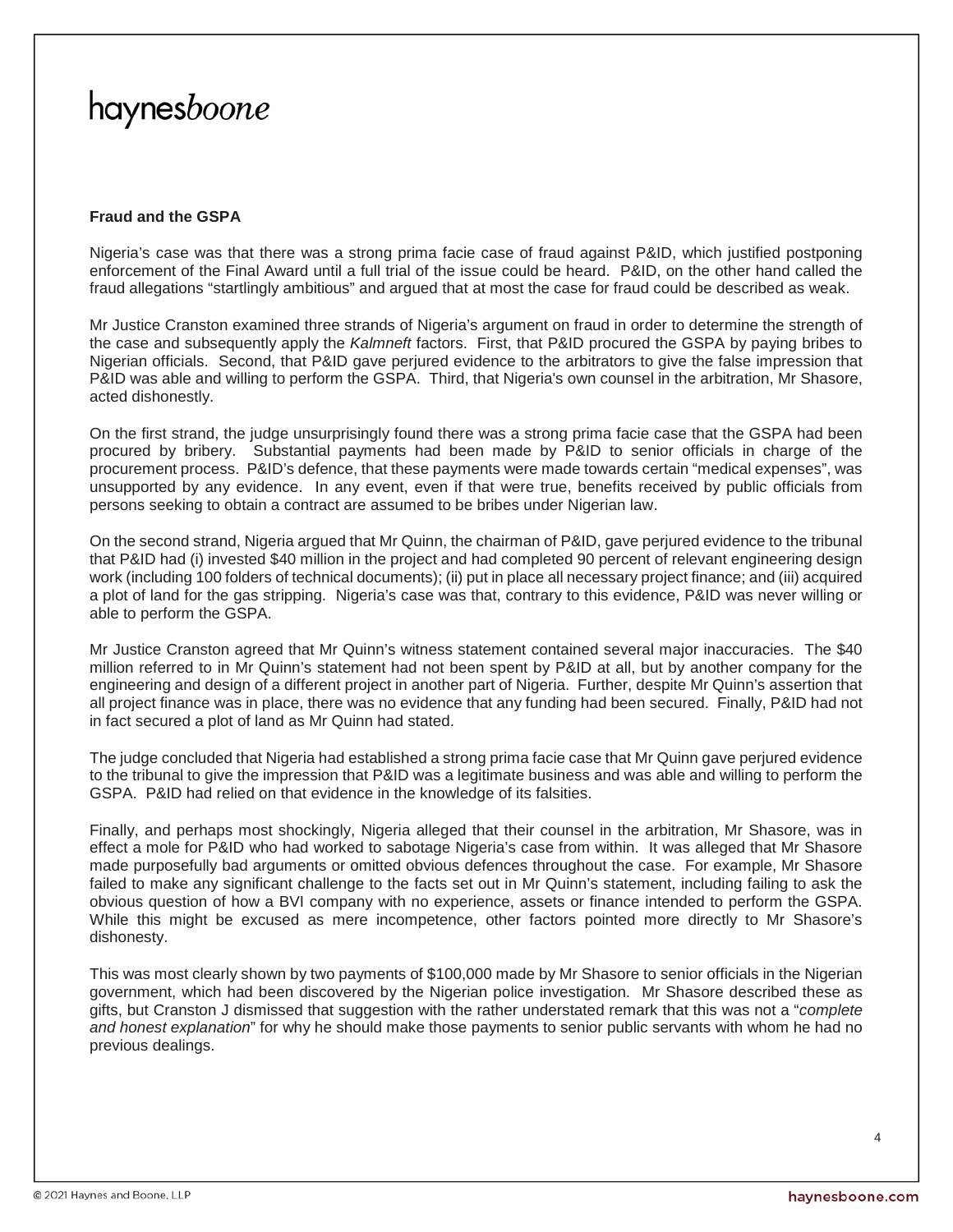Who were these two senior officials? They comprised Nigeria's negotiating team in the settlement discussions with P&ID. Immediately after receiving the payment, one of the officials wrote a letter to the Nigerian government recommending a settlement with P&ID. Mr Justice Cranston concluded that there was a prima facie case that Mr Shasore had been corrupted.

Having discussed the nature of the fraud, the judge also briefly addressed P&ID's argument that Nigeria could not discharge the burden of establishing that it did not know and could not with reasonable diligence have discovered the alleged fraud. Although the point relating to reasonable diligence had already been addressed in the judge's discussion of the *Takhar* case, one of the *Kalmneft* factors remained the reasonableness of the applicant's actions, such that it was appropriate to examine Nigeria's conduct.

It was true that Nigeria had acted relatively slowly in investigating the matters surrounding P&ID, but Mr Justice Cranston found that on the whole Nigeria had acted reasonably in pursuing a wide-ranging fraud investigation across many government departments. It understandably took time to investigate and build a case based on fraud.

It was also a significant factor that the two senior officials in charge of Nigeria's negotiating team in the settlement discussions with P&ID, who had received large payments from Mr Shasore, had strongly advocated settlement and suppressed an investigation into the underlying transaction.

### **Application of the** *Kalmneft* **factors**

Having discussed the nature of the fraud and the delay, Mr Justice Cranston returned to the *Kalmneft* factors to decide whether to grant Nigeria's application.

The first factor, the length of the delay, was described as unprecedented. At the time of judgment, it had been almost 3 years since the Final Award had been made. This factor weighed heavily in favour of refusing Nigeria's application given the importance of providing finality to arbitral awards.

On the second factor, the reasonableness of Nigeria's actions, the judge held that there was nothing which Nigeria ought to have been aware of to act as a trigger causing a reasonable person, exercising reasonable diligence, to have discovered the alleged fraud.

On the third factor, P&ID's contribution to the delay, the strong prima facie case of fraud against P&ID weighed heavily in favour of granting the application.

On the fourth factor, the prejudice that P&ID would suffer if the application was granted, P&ID argued that it would suffer great prejudice both in the further delay in receiving the money due to it and in further costs involved in fighting a substantive fraud trial. Dismissing this, Mr Justice Cranston held that where a party has a strong prima facie case of fraud, there can be no prejudice to the other party in being subject to a full inquiry into that fraud at trial.

The fifth factor, whether the arbitration had continued during the period of delay, was not applicable on the facts.

On the sixth factor, the strength of the application, the judge referred to his prior conclusion that Nigeria had established a strong prima facie case of fraud against P&ID.